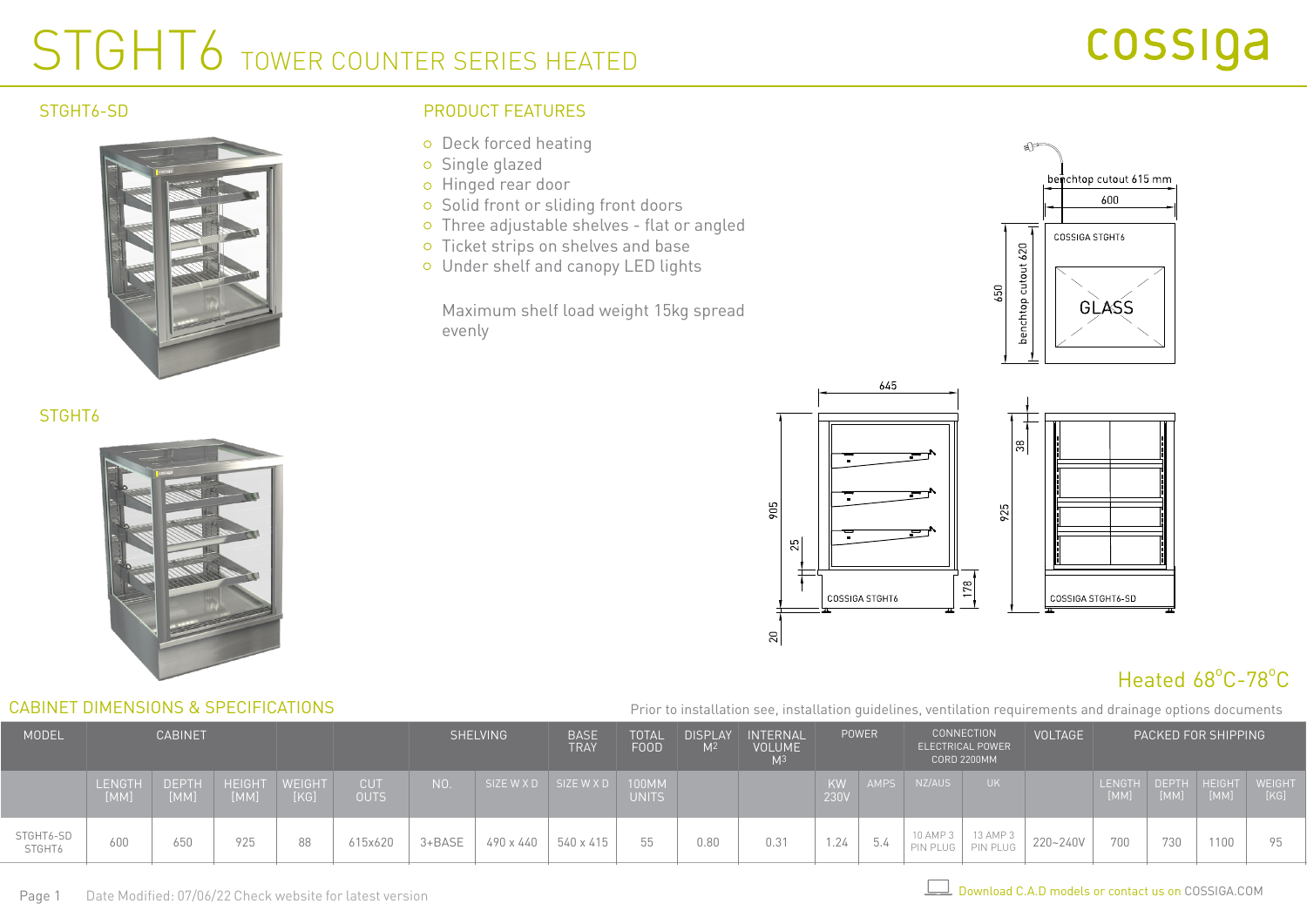## STGHT9 TOWER COUNTER SERIES HEATED

#### STGHT9-SD

STGHT9



### PRODUCT FEATURES

- o Deck forced heating
- Single glazed
- o Sliding rear doors
- o Solid front or sliding front doors
- Three adjustable shelves flat or angled
- o Ticket strips on shelves and base
- Under shelf and canopy LED lights

Maximum shelf load weight 15kg spread evenly





## Heated 68°C-78°C

Prior to installation see, installation guidelines, ventilation requirements and drainage options documents

| <b>MODEL</b>        | <b>CABINET</b>        |                      |                       |      |                           | <b>SHELVING</b> |                       | <b>BASE</b><br>TRAY | TOTAL<br><b>FOOD</b>         | <b>DISPLAY</b><br>M <sup>2</sup> | <b>INTERNAL</b><br><b>VOLUME</b><br>M <sup>3</sup> | <b>POWER</b> |               |                      | <b>CONNECTION</b><br>ELECTRICAL POWER<br><b>CORD 2200MM</b> | <b>VOLTAGE</b> | PACKED FOR SHIPPING   |                      |      |                |
|---------------------|-----------------------|----------------------|-----------------------|------|---------------------------|-----------------|-----------------------|---------------------|------------------------------|----------------------------------|----------------------------------------------------|--------------|---------------|----------------------|-------------------------------------------------------------|----------------|-----------------------|----------------------|------|----------------|
|                     | <b>LENGTH</b><br>[MM] | <b>DEPTH</b><br>[MM] | HEIGHT WEIGHT<br>[MM] | [KG] | <b>CUT</b><br><b>OUTS</b> | NO.             | SIZE W X D SIZE W X D |                     | <b>100MM</b><br><b>UNITS</b> |                                  |                                                    | KW<br>230V   | <b>AMPS</b>   | NZ/AUS               |                                                             |                | <b>LENGTH</b><br>[MM] | DEPTH HEIGHT<br>[MM] | [MM] | WEIGHT<br>[KG] |
| STGHT9-SD<br>STGHT9 | 900                   | 650                  | 925                   | 10   | 915x620                   | $3 + BASE$      | 790 x 440             | 840 x 415           |                              | 1.27                             | 0.34                                               | 1.71         | $\sim$<br>1.4 | 10 AMP 3<br>PIN PLUG | 13 AMP 3<br>PIN PLUG                                        | 220~240V       | 1000                  | 730                  | 1100 | 117            |

CABINET DIMENSIONS & SPECIFICATIONS